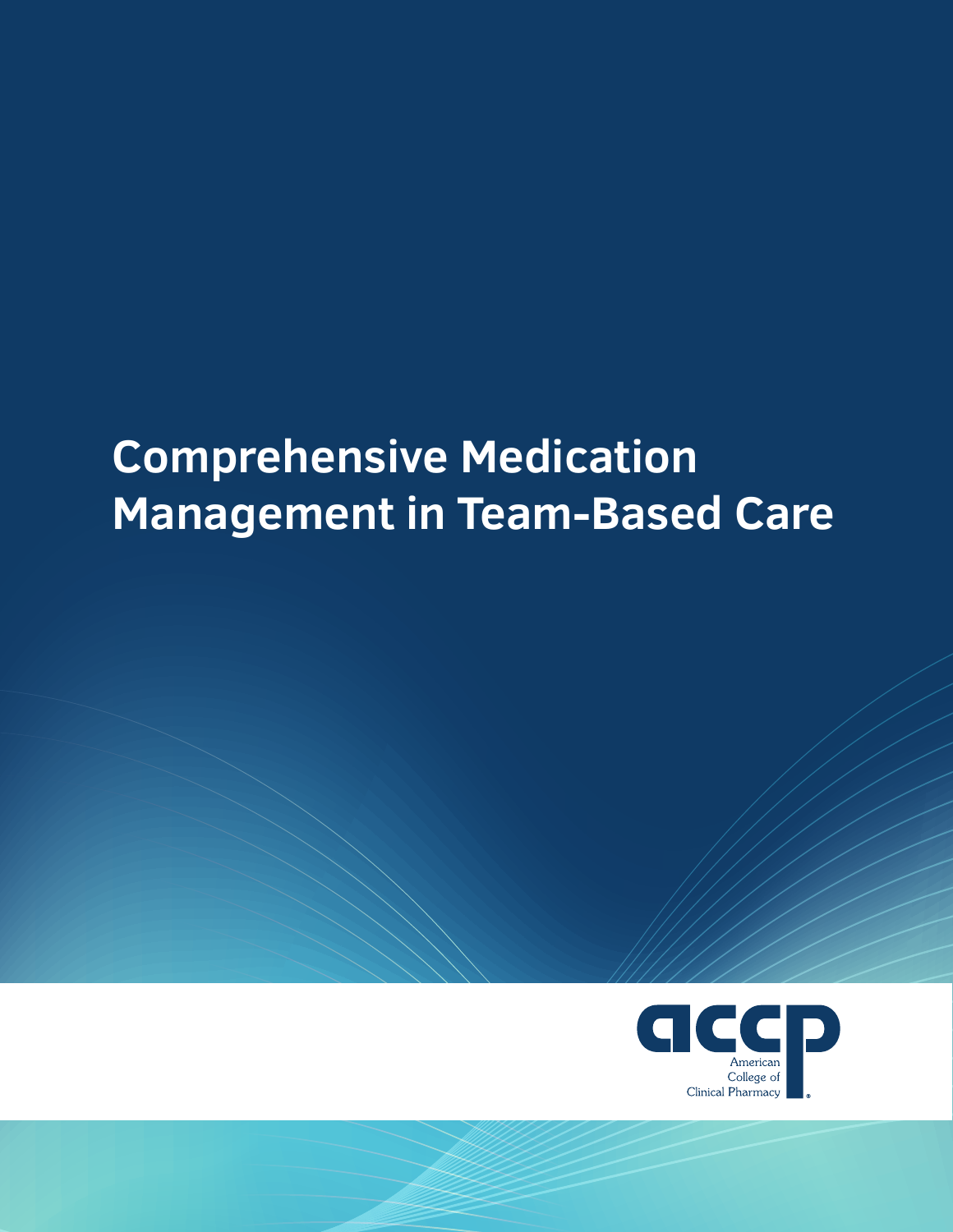## **About ACCP**

The American College of Clinical Pharmacy (ACCP) is the professional and scientific society that provides leadership, education, advocacy, and resources enabling clinical pharmacists to achieve excellence in practice and research.

ACCP's membership is composed of practitioners, scientists, educators, administrators, students, residents, fellows, and others committed to excellence in clinical pharmacy and patient pharmacotherapy.



## **Contact Us**

**American College of Clinical Pharmacy World Headquarters**

13000 W. 87th Street Parkway Suite 100 Lenexa, KS 66215-4530 Telephone: (913) 492-3311 Fax: (913) 492-0088 E-mail: accp@accp.com

**Washington Office Government and Professional Affairs**

1455 Pennsylvania Avenue NW Suite 400 Washington, DC 20004-1017 Telephone: (202) 621-1820 Fax: (202) 621-1819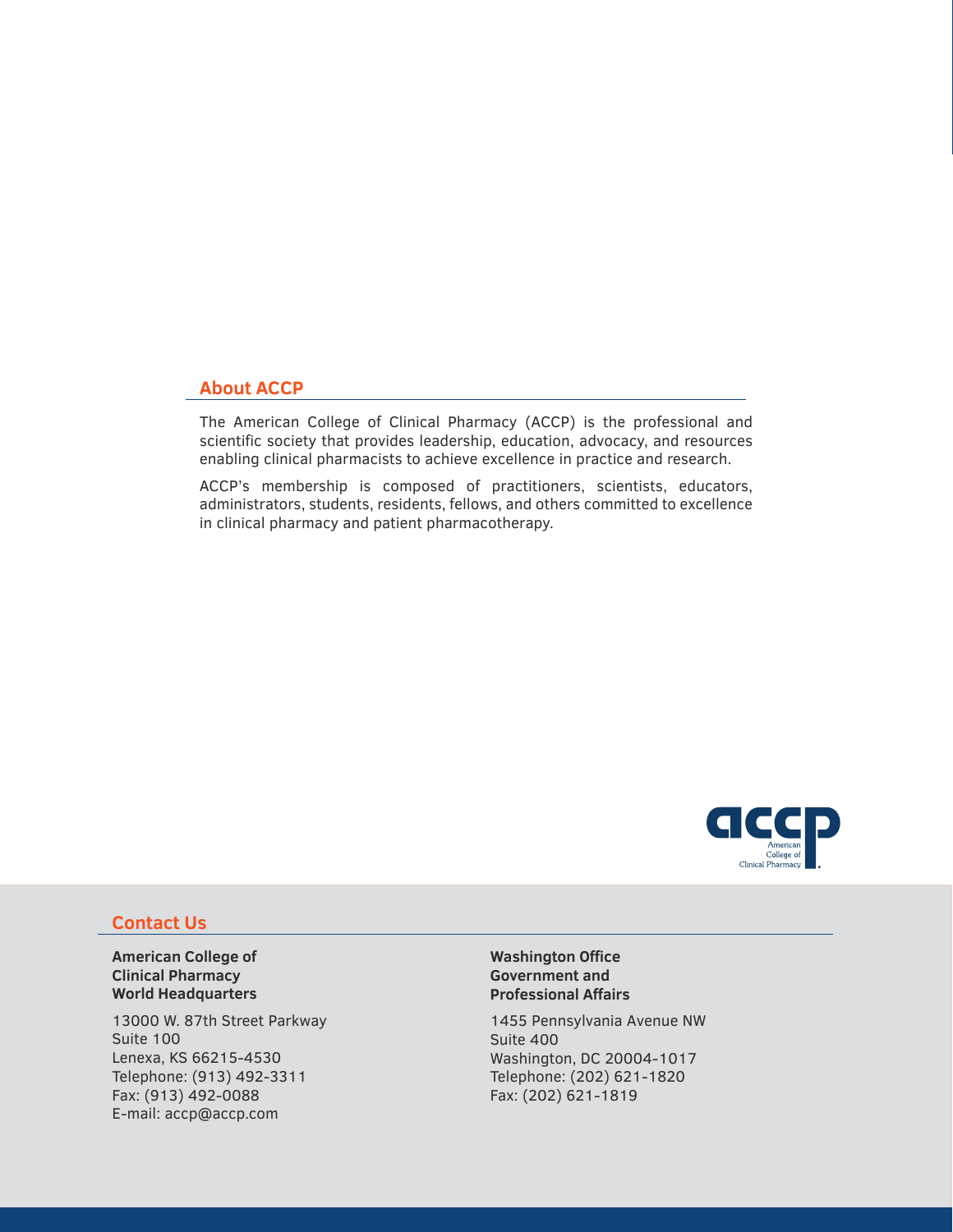# **How significant is the medication problem?**

Medications are involved in 80% of all treatment plans and affect almost every aspect of a patient's life. Prescriptions dispensed in the United States are estimated to approach 5 billion by 2021, reflecting an increase of about 1 billion prescriptions over just 10 years.<sup>1</sup> According to the World Health Organization, adherence to therapy for chronic diseases in developed countries averages 50%, and poor adherence to therapies results in poor health outcomes and increased health care costs.<sup>2</sup>

Although nonadherence is commonly cited as the primary problem with patients' medication use, growing evidence shows that it is not the leading reason for treatment failures and incomplete achievement of clinical goals. The data represented below reflect aggregated results from 19 distinct medication management service practices; 11,804 patients older than 65 years and 21,213 documented encounters. Inadequate therapy--defined as dose too low, different or additional drug needed, or wrong drug--accounts for more than half of the problems enountered.<sup>3</sup>

Clinical pharmacists are certainly trained, qualified, and eligible to resolve nonadherence problems; however, the more influential problems require the unique expertise of a clinical pharmacist to enable the patient to achieve medication-related therapeutic goals. This is known as comprehensive medication management (CMM). The two most commonly identified drug therapy problems in patients receiving CMM are: 1) the patient requires additional drug therapy for effective prevention or synergistic or palliative care; and 2) the drug dosages need to be titrated to achieve therapeutic concentrations and achieve intended therapy goals.<sup>2</sup>

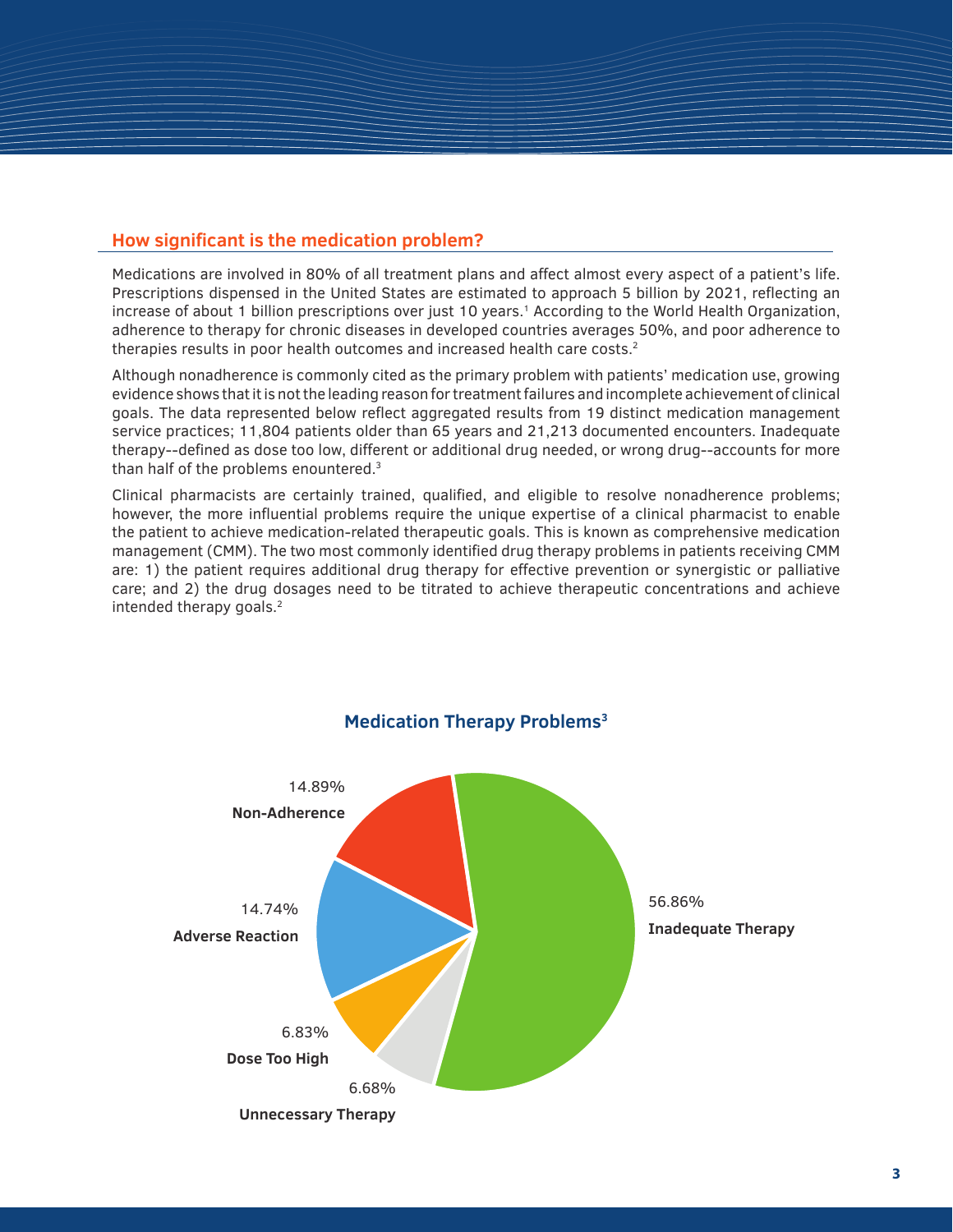#### **What is CMM?**

CMM is defined as the standard of care that ensures each patient's medications (i.e., prescription, nonprescription, alternative, traditional, vitamins, or nutritional supplements) are individually assessed to determine that each medication is appropriate for the patient, effective for the medical condition, safe given the comorbidities and other medications being taken, and able to be taken by the patient as intended. CMM includes an individualized care plan that achieves the intended goals of therapy with appropriate follow-up to determine actual patient outcomes. This all occurs because the patient understands, agrees with, and actively participates in the treatment regimen, thus optimizing each patient's medication experience and clinical outcomes.<sup>2</sup>

#### **How is CMM delivered?**

Clinical pharmacists work in collaboration with other providers to deliver CMM that optimizes patient outcomes. Care is coordinated among providers and across systems of care as patients transition in and out of various settings. The clinical pharmacist's process of care comprises the following components.4

#### **2. Evaluation of Medication Therapy**

• Assess appropriateness of current medications (health conditions, indication, and the therapeutic goals of each medication)

- Evaluate effectiveness, safety, and affordability of therapies
	- Assess medication-use and adherence of therapies
		- Identify medication-related problems and evaluate collaboratively the need for intervention(s)

#### **1. Assessment of the Patient**

• Review medical record using a problem-oriented framework (e.g. subjective and objective information) to determine the clinical status of patient

• Obtain and document complete medication history

• Obtain, organize, and interpret patient data

• Prioritize patient problems and medication-related needs

**Clinical Pharmacist Process of Care in Team-Based Practices**

#### **3. Development & Initiation of Plan**

• Review patient's active medical problem list for individualized assessment and plan for optimizing therapies

• Formulate a comprehensive medication management assessment and plan to achieve patient-specific outcomes

• Educate patient/caregivers to ensure understanding of the plan, optimize adherence, and improve therapeutic outcomes

• Establish patient-specific measurable parameters and time frames for monitoring and follow-up

#### **4. Follow-up & Medication Monitoring**

• Coordinate with other providers to ensure that patient follow-up and future encounters are aligned with the patient's medical and medication-related needs

- Revisit medical record to obtain updates on the clinical status medication-related needs
- Conduct ongoing assessments and refine care plan to optimize medication therapy and ensure that individual goals are achieved
- Monitor, modify, document, and manage the care plan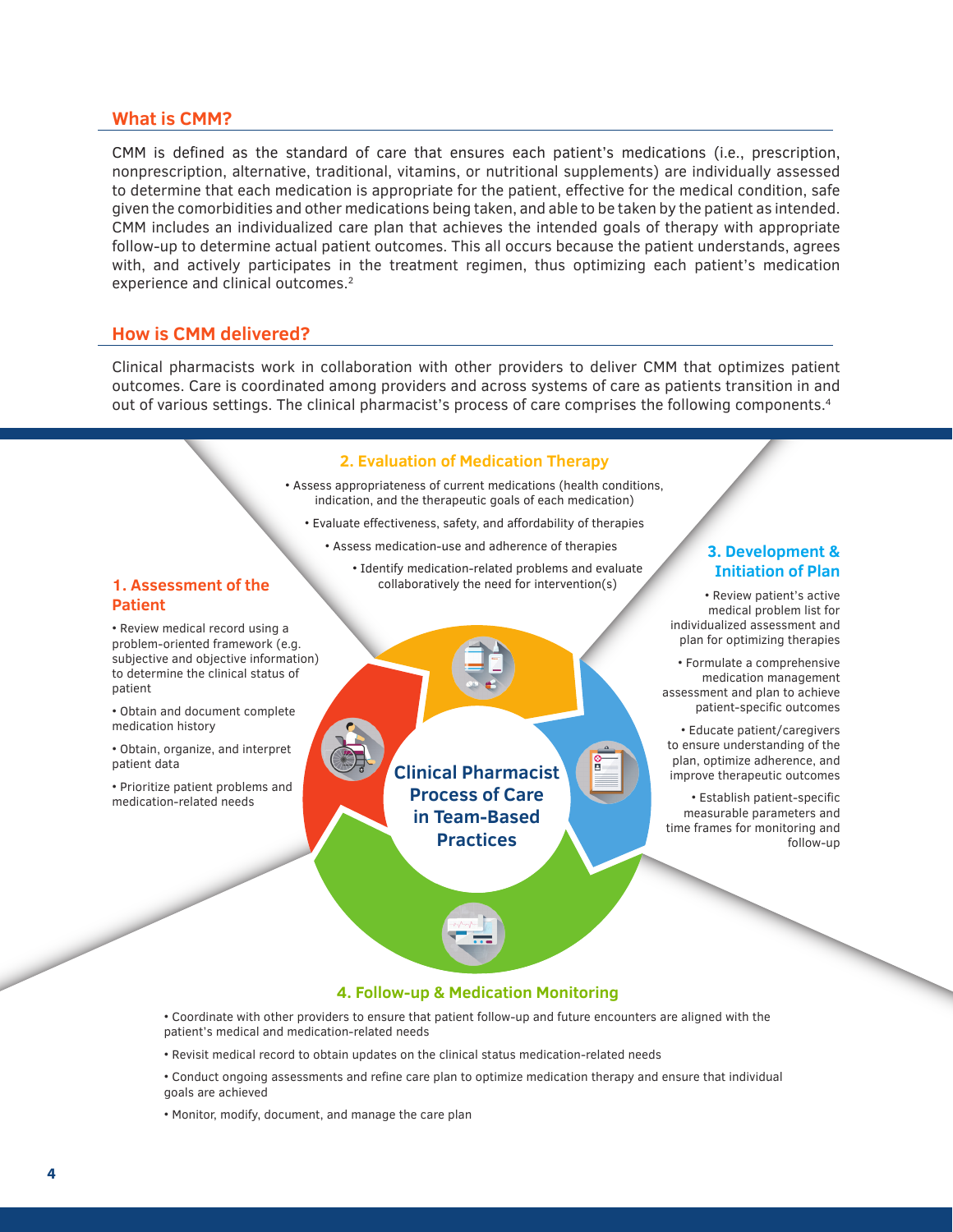After the delivery of CMM, all patient encounters are documented with those of other health care professionals and in accordance with state practice act requirements. Specific components to be documented include the patient's medication history, the related problem and/or condition history, and the plan for resolving the identified medication-related problems.4

## **Who needs CMM?**

CMM is of the greatest benefit to<sup>2</sup>:

- Patients who have not reached or are not maintaining the intended therapy goal
- Patients who are experiencing adverse effects from their medications
- Patients who have difficulty understanding and following their medication regimen
- Patients in need of preventive therapy
- Patients who are often readmitted to the hospital

Although the data suggest that many patients are able to benefit from comprehensive medication management, patients with greater numbers of medical conditions and taking greater numbers of medications have the potential to benefit the most.<sup>2</sup>

For instance, of the 11,804 patients previously mentioned, two of three older adults had three or more medical conditions, and two of three older adults were identified with two or more drug therapy problems. In addition, three of four older adults took more than eight different medications at any time.<sup>3</sup>



# **Number of Medications Per Patient3**

## **What is the value of CMM?**

The value of CMM is realized in multiple ways by multiple groups. Most importantly, patients benefit from improved medication-related clinical outcomes. Patients also benefit directly from the increased individualized attention to medications and their impact on their daily lives. Physicians and other care team members benefit when clinical pharmacists apply their pharmacotherapeutic expertise in a collaborative process to help manage complex drug therapies. Physicians can dedicate more time to the diagnostic and treatment selection process, enabling them to be more efficient, see more patients, and spend more time providing medical care.2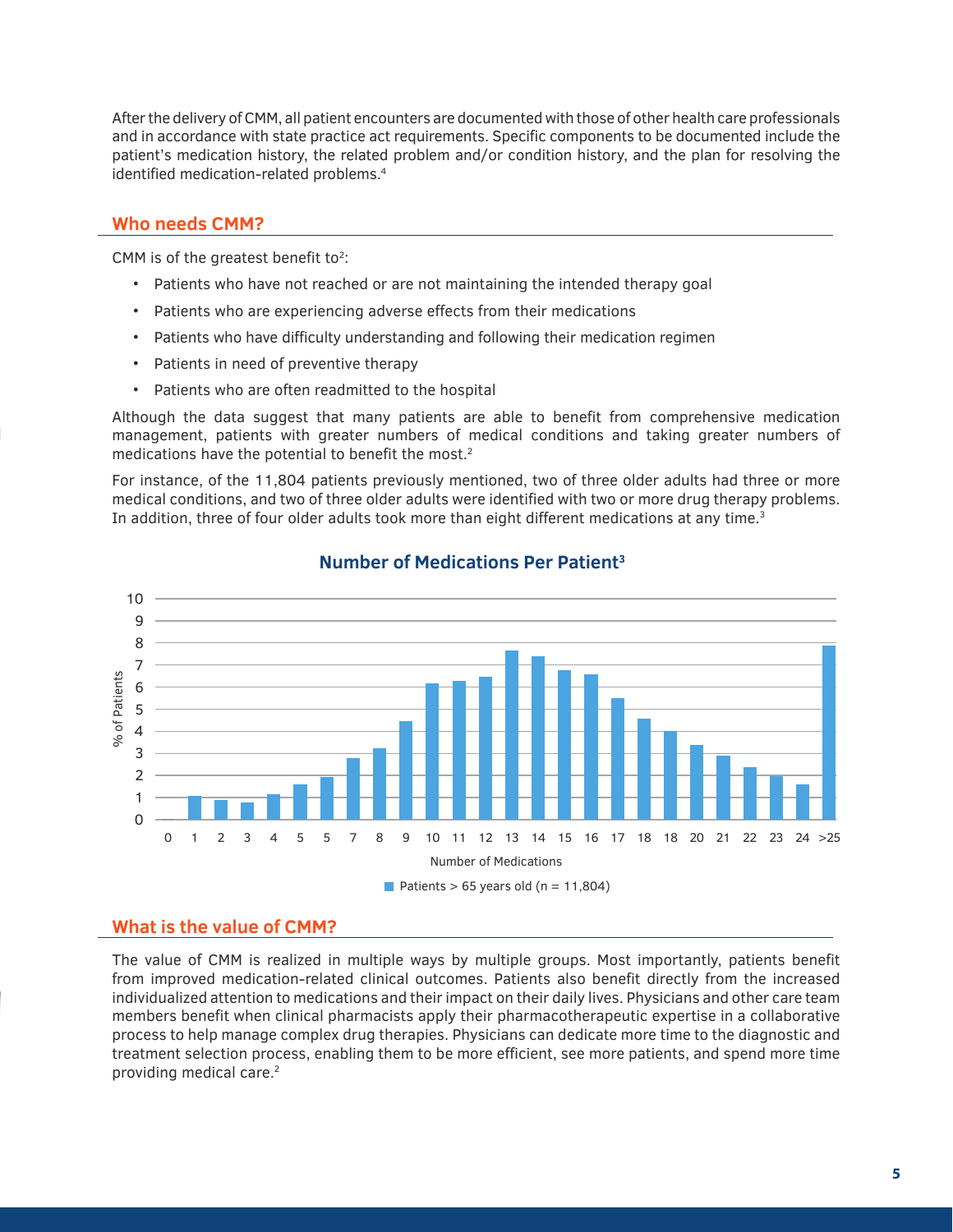Other stakeholders, including health plans, employers, and payers, benefit when they pay only for medications that are safe, appropriate, and effective for the patient and his or her medical problem and that are used as intended. Keeping patients out of the hospital is one of the most important—and most cost-effective—goals of the patient-centered medical home (PCMH). Providing CMM to complex patients is one way to help accomplish this goal.<sup>2</sup>

Another measurement of value is through the calculation of return on investment (ROI), or how much value the service adds compared with the cost of delivering the service. The ROI of medication management services has been studied in numerous patient populations. The data from the delivery of this service are positive, with a demonstrated ROI as high as 12:1 with an average of 3:1–5:1. ROI reflects an ability to decrease hospital admissions, physician visits, and emergency department admissions and reduce the use of unnecessary and inappropriate medications. This estimate is conservative; the ROI is likely to be much greater because practitioners routinely underestimate the impact of clinical pharmacists' services on a patient's quality of life. In addition, it is difficult to place a number on high patient satisfaction and physician acceptance.2

Data suggest that providing CMM will help the Medicare program avoid almost 6 million physician office visits and 670,000 emergency department visits annually, saving more than \$1 billion and more than \$500 million, respectively, per year.<sup>3</sup>

## **What qualifies a clinical pharmacist to deliver CMM?**

Qualified clinical pharmacists are licensed professionals with specialized advanced education and training who possess the clinical competencies necessary to practice in team-based, direct patient care environments. Accredited residency training or equivalent post-licensure experience is required for entry into direct patient care practice. Board certification is also required once the clinical pharmacist meets the eligibility criteria specified by the Board of Pharmacy Specialties (BPS).<sup>4</sup>

In addition, clinical pharmacists providing CMM are credentialed in a manner that aligns with the health system's processes and requirements for credentialing other health care professionals.

## **How is CMM operationalized?**

A collaborative practice agreement (CPA) between one or more physicians and qualified clinical pharmacists who work within the context of defined protocols and/or approved clinical privileges permits the clinical pharmacist to assume professional responsibility for performing patient assessments, ordering medicationrelated laboratory tests, administering medications, and selecting, initiating, monitoring, continuing, and adjusting medication regimens. Privileging processes, together with the applicable state pharmacy practice act, confer certain authorities, responsibilities, and accountabilities to the clinical pharmacist and contribute to the improved efficiency and effectiveness of team-based care. In addition, a CPA designates the level of oversight and physician involvement required in the clinical pharmacy service. Because a CPA cannot include all activities that may occur in the care setting, providers should discuss policies and procedures regarding team-based strategies for managing patient-centered care in these instances.<sup>5</sup> To accomplish the *comprehensive* nature of CMM, these agreements should not limit the service provided by restricting medications or medical conditions/problems.

Many have recognized the essential contributions of clinical pharmacists to team-based patient-centered care while noting barriers to fully integrating services such as CMM into practice. One strategy for overcoming these barriers is to develop a CPA that defines agreed-on clinical pharmacists' scope and services. In providing collaborative drug therapy management (CDTM) on interprofessional care teams, clinical pharmacists apply specific drug therapy knowledge, skills, and experience to complement the care provided by collaborating professionals. Therefore, clinical pharmacists enhance the care provided to patients rather than serve as physician substitutes or extenders.<sup>5</sup>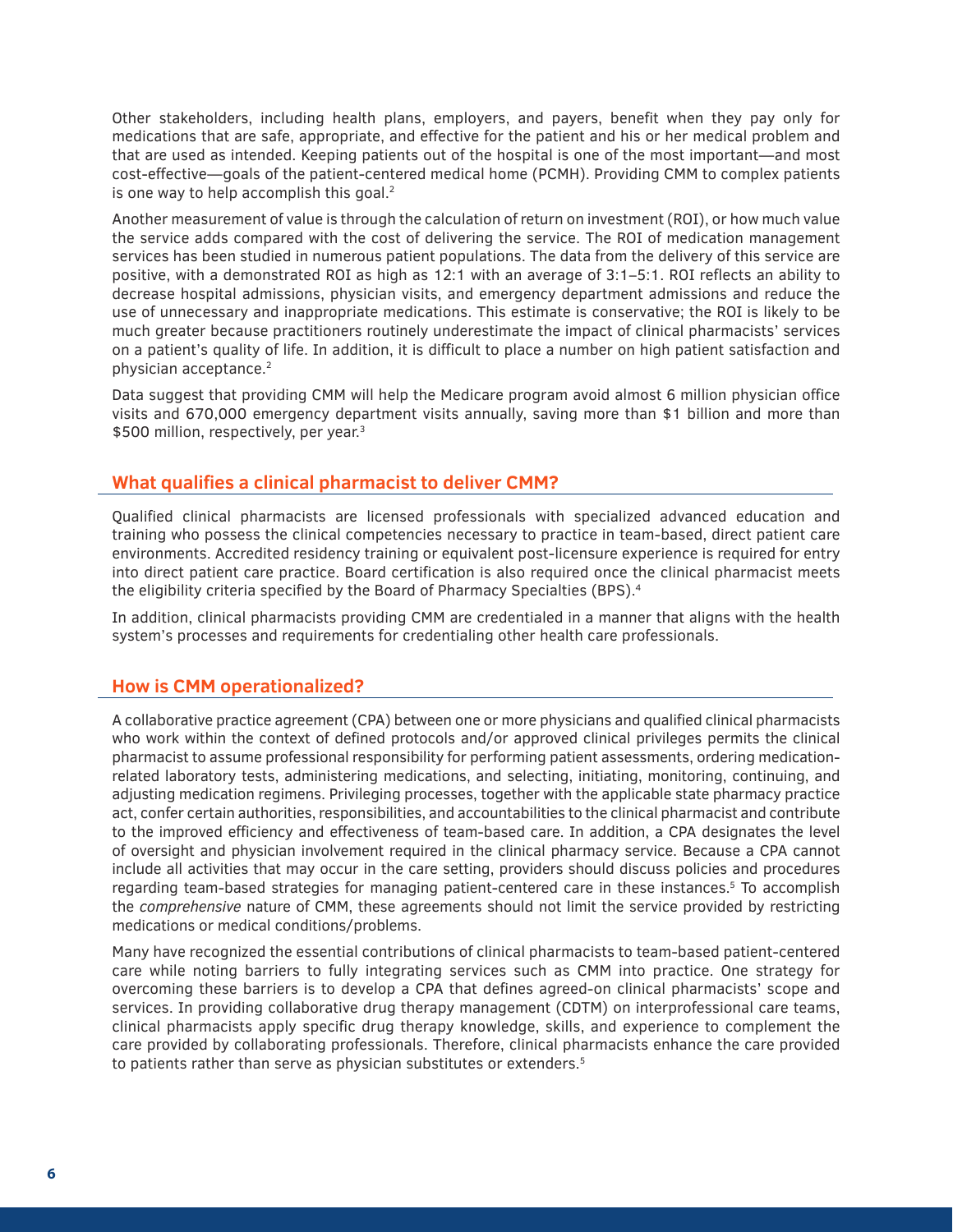# **What are the payment methods for CMM?**

Although a range of metrics and conceptual approaches continue to be discussed and debated as a means to "demonstrate pharmacists' value," the reality is that practical and effective mechanisms to pursue payment for clinical pharmacists' collaborative, team-based patient care have been in existence for quite some time, and additional opportunities continue to emerge.

Given the description of CMM, the principal and relevant billing codes commonly associated with this practice include, but are not limited to the following:

- The existing and recognized pharmacist services time-based codes in the 99605-07 series (note: these codes are not confined for use solely within Part D MTM programs, and can provide a framework for pharmacist-specific coding/documentation by a range of benefit designs and payment structures);
- Significant portions of the range of relevant Evaluation & Management codes in the 99211-99215 series, which best describe many of the elements of medication management activities that occur in a typical/broader medical office visit; and
- Emerging codes reflecting Transitional Care Management (TCM), Chronic Care Management (CCM) and other care coordination, telephonic, and team-based care activities that are in development or under consideration.

# **What additional CMM research is underway?**

To expand upon what is known about CMM in primary care, the ACCP and the ACCP Research Institute recently awarded a \$2.5 million grant to study a variety of related outcomes.

- Which patients and populations within primary care practices benefit the most from CMM?
- Among those who receive CMM, what is the impact on quality of care and cost? Are the patients in greatest need of medication optimization receiving CMM, and if so, what are best practices around the duration and frequency of follow-up?
- How can/should CMM be delivered, replicated, scaled, and sustained? In other words, how can medical practices do this most effectively?
- Which medication-related, clinical, and economic performance metrics are most relevant to today's primary care practices? What are the clinical pharmacist's contributions to helping the practice achieve these metrics?
- What are the clinical pharmacist's contributions to the net revenue generated by the practice, and what is the relative ROI of having the clinical pharmacist embedded in the office or clinic?

## **References**

- 1. Aitken M, Kleinrock M, Lyle J, Nass D, Caskey L; IMS Institute for Healthcare Informatics. Medicines use and spending shifts: a review of the use of medicines in the U.S. in 2014. Available from [www.imshealth.com](http://www.imshealth.com). Accessed December 2, 2015.
- 2. Patient-Centered Primary Care Collaborative (PCPCC). The patient-centered medical home: integrating comprehensive medication management to optimize patient outcomes resource guide, 2nd ed. Washington, DC: PCPCC, 2012. Available from [www.pcpcc.org/sites/default/files/media/medmanagement.pdf](http://www.pcpcc.org/sites/default/files/media/medmanagement.pdf). Accessed December 2, 2015.
- 3. Strand, L. Written communication. October 4, 2013.
- 4. American College of Clinical Pharmacy (ACCP). Standards of practice for clinical pharmacists. Pharmacotherapy 2014;34:794–7.
- 5. American College of Clinical Pharmacy (ACCP). Practice advancement issue brief. Available from [www.accp.com/](http://www.accp.com/paib2) [paib2](http://www.accp.com/paib2). Accessed December 2, 2015.